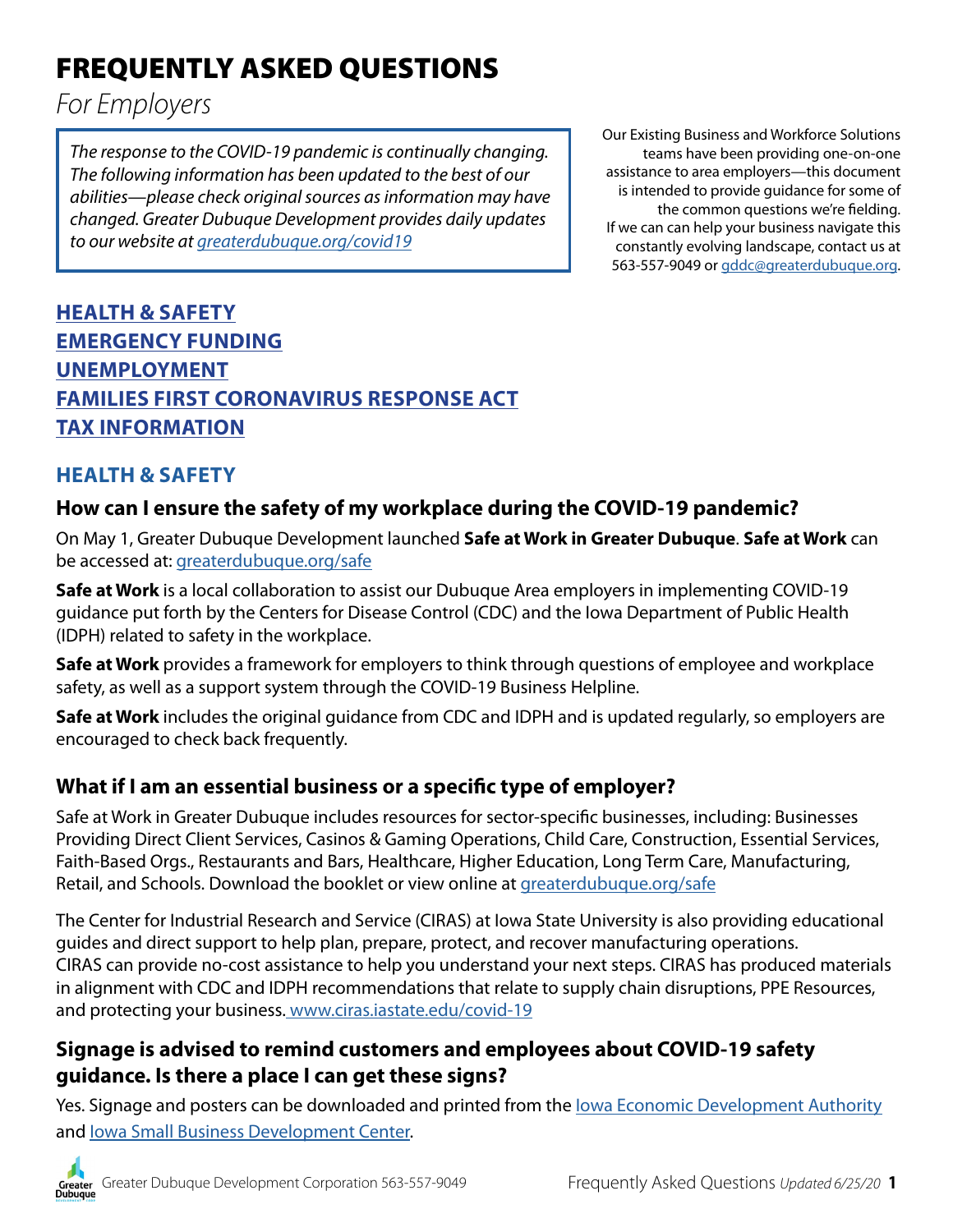# **Is there a way to promote my business as a safe workplace?**

The Dubuque County Incident Management Team has adopted the Mask of Wellness initiative. The initiative is intended to boost consumer and employee confidence knowing an employer is following three basic COVID-19 prevention practices: wearing masks, practicing good hygiene (washing hands, cleaning and sanitizing, and social distancing), and performing daily health self-certification of employees. Employers can sign up to be included on the site, based on the honor system. Customers can refer to the directory to see participating employers. For more information visit: [www.maskofwellness.com](https://www.maskofwellness.com/)

## **My employees need to show a doctor's note to take sick leave. Is that still ok?**

The CDC has recommended employers to "Implement flexible sick leave and supportive policies and practices." This includes *not* requiring a positive COVID-19 test result or a healthcare provider's note for employees who are sick to validate their illness, qualify for sick leave, or to return to work. Healthcare provider offices and medical facilities may be extremely busy and not able to provide such documentation in a timely manner. This has been reiterated by our own County Public Health Office. However, if your employee qualifies for Emergency Sick Leave under FFCRA, you will need medical documentation if they are sick related to COVID-19 or advised to self quarantine.

# **How do I report a case of COVID-19 in my workplace?**

Businesses can contact the local public health department for reporting outbreaks. In Dubuque County, contact Stacey Killian, Visiting Nurses Association, at [Stacey.Killian@unitypoint.org.](mailto:Stacey.Killian%40unitypoint.org?subject=) According to EEOC, an employer may disclose the name of an employee to a public health agency when it learns that employee has COVID-19.

# **Why should I report a case at my place of business?**

No one knows your business better than you. While the county will be notified of a positive case from a testing clinic or medical facility, you as the business owner are in the best position to provide information to public health officials for contact tracing investigations. You may also want to ensure you are proactive in responding to a positive case to prevent further cases and to quell rumors or misinformation that sometimes occur. The VNA can also provide an employer with accurate information and resources for follow-up.

# **What should I do if my employees have been exposed?**

Employees may have been exposed if they are a "close contact" of someone who is infected, which is defined as being within approximately 6 feet (2 meters) of a person with COVID-19 for a prolonged period of time (at least 15 minutes) starting from 2 days before illness onset (or, for asymptomatic patients, 2 days prior to positive specimen collection) until the time the patient is isolated.

- Contact tracing will be conducted for close contacts of lab-confirmed or probable COVID-19 patients.
- Testing is recommended for all close contacts of confirmed or probable COVID-19 patients.
- Those contacts who test positive (symptomatic or asymptomatic) should be managed as a confirmed COVID-19 case [\(See When can employees return to work question\)](#page-2-0).
- Asymptomatic contacts testing negative should still self-quarantine for 14 days from their last exposure to the confirmed or probable COVID-19 case
- If testing is not available, symptomatic close contacts should self-isolate and be managed as a probable COVID-19 case [\(See When can employees return to work question\)](#page-2-0).
- If testing is not available, asymptomatic close contacts should self-quarantine and be monitored for 14 days after their last exposure.

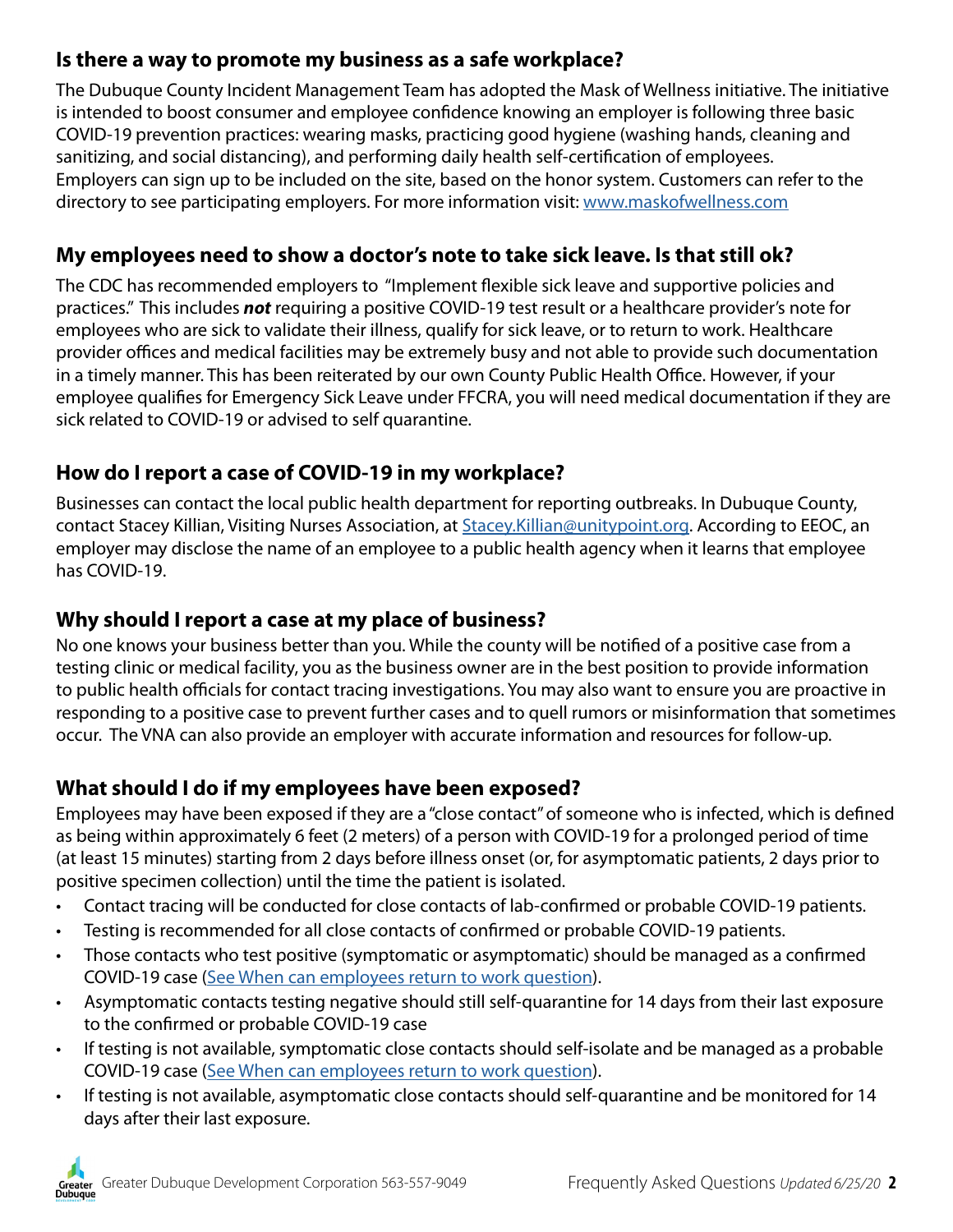## **Do critical infrastructure ("essential") employees have to be sent home if there is an exposure?**

CDC advises that critical infrastructure workers may be permitted to continue work following potential exposure to COVID-19, provided they remain asymptomatic and additional precautions are implemented to protect them and the community. More information on precautions and monitoring recommendations can be found [on the CDC website](https://www.cdc.gov/coronavirus/2019-ncov/community/critical-workers/implementing-safety-practices.html).

#### <span id="page-2-0"></span>**When can employees return to work after suspected or confirmed case?**

*Option 1:* If, in consultation with a healthcare provider and local public health authorities knowledgeable about locally available testing resources, it is determined an employee will not have a test to determine if they are still contagious, the employee can leave home and return to work after these three conditions have been met:

- The employee has had no fever for at least 72 hours (that is, 3 full days of no fever without the use medicine that reduces fevers) **AND**
- respiratory symptoms have improved (for example, cough or shortness of breath have improved) **AND**
- at least 10 days have passed since their symptoms first appeared

*Option 2:* If, in consultation with a healthcare provider and local public health authorities knowledgeable about locally available testing resources, it is determined the employee will be tested to determine if the employee is still contagious, the employee can leave home after these three conditions have been met:

- The employee no longer has a fever (without the use of medicine that reduces fevers) **AND**
- respiratory symptoms have improved (for example, cough or shortness of breath have improved) **AND**
- they received two negative tests in a row, at least 24 hours apart. Their doctor should follow [CDC guidelines](https://www.cdc.gov/coronavirus/2019-ncov/if-you-are-sick/steps-when-sick.html).

*Note:* Exposed employees in self-isolation should not return to work for 14 days after exposure regardless of negative test at some point during that 14-day isolation. There is the potential that an exposed employee could end up being out of the office longer than an employee who tests positive.

### **Do I have to take my employees' temperatures?**

Workforce screening is an important step in ensuring the health and safety of employees and separating ill employees or visitors. There are multiple ways employers may set up screening. It can be conducted by the employee at home, including temperature check, and then recorded and confirmed at a controlled entry point upon arrival to work. Temperatures and screening may also be conducted on site with appropriate PPE for the employee and screening employee. For more information, see [greaterdubuque.org/safe](https://www.greaterdubuque.org/covid19/safe-at-work).

# **Can I require face coverings? Should I require face coverings?**

According to the Iowa Department of Public Health's reopening guidance, members of the public and employees should consider the use of cloth face coverings (when practical) if staying at least six feet away from others is not possible. In the event an employee has the virus but has no symptoms or had not yet developed symptoms, wearing a cloth face covering when in public can help protect others from infection if they cough or sneeze.

According to EEOC guidance, an employer may require employees to wear protective gear (for example, masks and gloves) and observe infection control practices (for example, regular hand washing and social distancing protocols). Employers should also consider if they will pay for face coverings or provide them and how they will train employees on proper usage. Review other EEO laws related to COVID-19 here.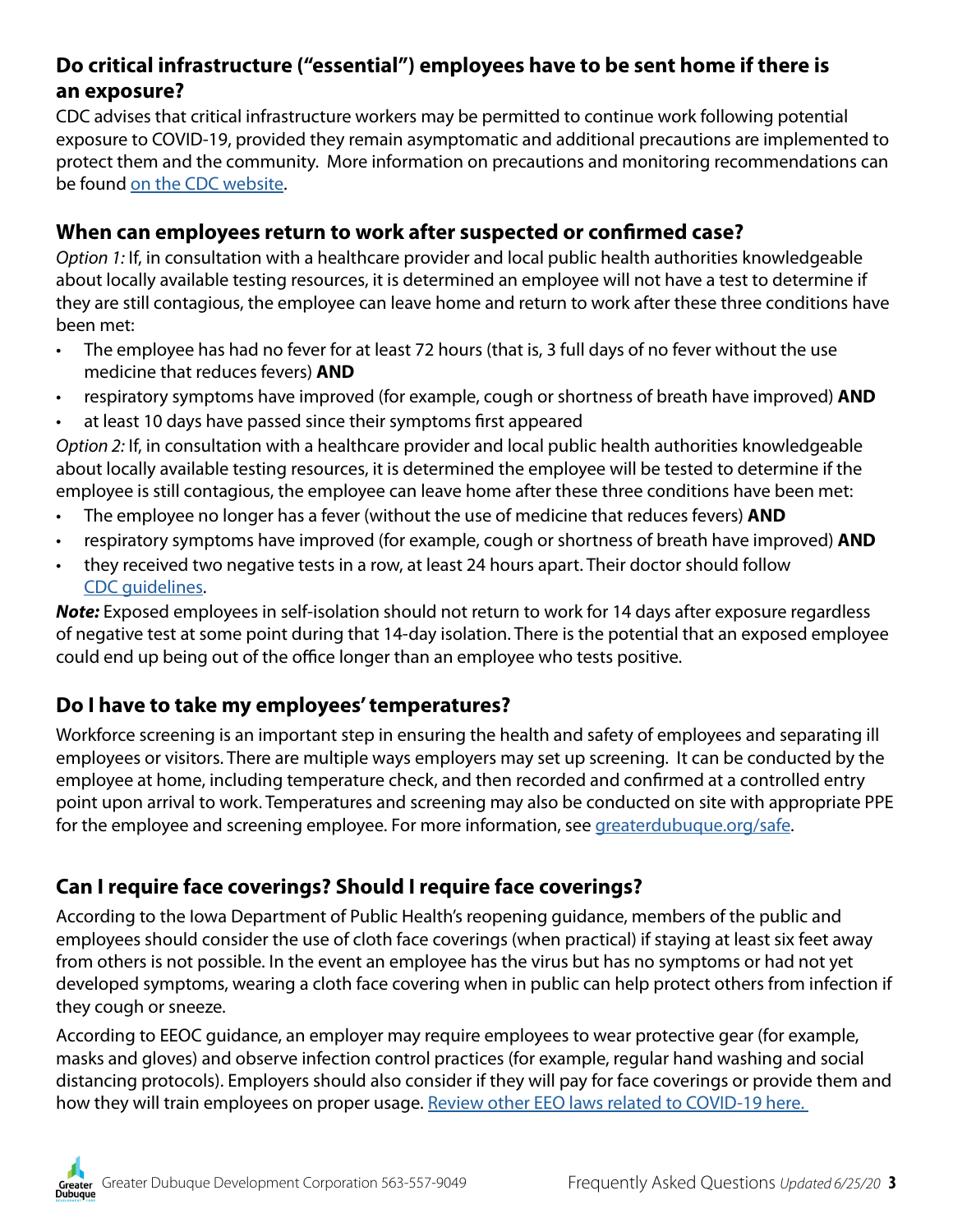#### **Can I require employees to get a Covid-19 antibody test before returning to the workplace?**

No. According to EEOC, an antibody test constitutes a medical examination under the ADA. CDC also recommends that serology tests should not be used to make decisions about returning to the workplace.

## **Can I require a COVID-19 test (a test to detect the presence of the COVID-19 virus) before permitting employees to enter the workplace?**

Employers may take steps to determine if employees entering the workplace have COVID-19 as an individual with the virus will pose a direct threat to the health of others. An employer may choose to administer COVID-19 testing to employees before they enter the workplace to determine if they have the virus.

## **If we are hiring a new employee, can we screen the applicant for COVID-19?**

Yes. An employer may screen job applicants for symptoms of COVID-19 after making a conditional job offer, as long as it does so for all entering employees in the same type of job. This ADA rule applies whether or not the applicant has a disability. Employers may also delay the start date of an applicant who has Covid-19, and can withdraw a job offer if needs the applicant to start immediately but he or she is prevented from doing so due to Covid-19 or symptoms of it. Employers may not postpone the start date or withdraw a job offer, however, because an individual is over 65 or at higher risk for Covid-19 unless the individual also want a delayed start date.

## **Can our travel policy require an employee to stay home after having contact with someone in an affected area?**

Yes. You can require employees to stay at home for 14 days. You should work with your employees regarding potential telecommuting, sick leave, paid time off ("PTO"), Family & Medical Leave Act ("FMLA"), Disability and other options they may be offering. If paid time off is not available, they may be eligible for Pandemic Unemployment Assistance ("PUA").

### <span id="page-3-0"></span>**EMERGENCY FUNDING**

# **I need a small amount of emergency funding fast, what are my options?**

Locally, the Dubuque Initiatives Emergency Loan provides loans up to a maximum of \$10,000 and no interest or fees would be charged to the applicant for 60 days. Upon receipt of other State or Federal assistance, the applicant will repay the loan back to Dubuque Initiatives. If a business applies but does not receive State or Federal assistance, the bridge loan will be converted to a three-year, ultra-low-interest loan.

Small businesses (up to 25 employees), can call the COVID-19 Business Helpline at (563) 588-3350 between 8:30 a.m. – 4 p.m., Monday through Friday, or email at [sbhelpline@nicc.edu t](mailto:sbhelpline%40nicc.edu%20?subject=)o prepare an application.

The Small Business Administration's Economic Injury Disaster Loan (EIDL) can provide a \$10,000 advance; even if an employer rejects or is denied a loan under the program; this can also be rolled into the Paycheck Protection Program (PPP) once applied for. [Learn more about the advance.](https://www.sba.gov/funding-programs/loans/coronavirus-relief-options/economic-injury-disaster-loan-emergency-advance) 

*EIDL program expires June 30, 2020.*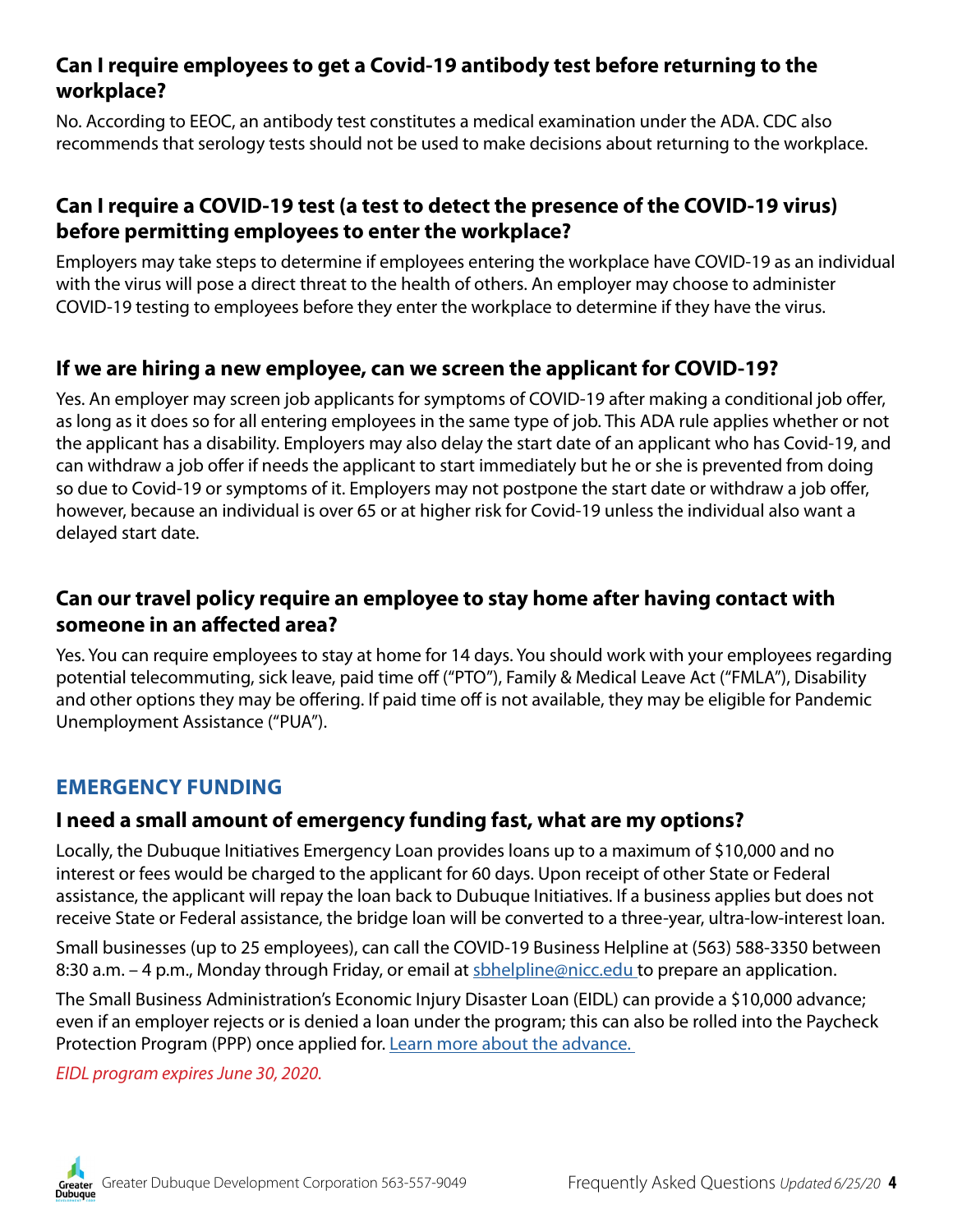# **I need capital to cover the cost of retaining my employees.**

The Small Business Administration's Paycheck Protection Program (PPP) is a loan designed to help you keep your staff on payroll. [Learn more and apply for PPP.](https://www.sba.gov/funding-programs/loans/coronavirus-relief-options/paycheck-protection-program-ppp) *PPP program expires June 30, 2020 and your lender may have an earlier deadline.*

### **I am concerned about my current Small Business Administration Loan Payments.**

The Small Business Debt Relief program provides relief to loans—SBA will cover all loan payments on 7(a), 504, and microloans for 6 months. [Learn more.](https://www.sba.gov/funding-programs/loans/coronavirus-relief-options/sba-debt-relief)

## **Is there flexibility with the 500 employee limit for the Paycheck Protection Program?**

Maybe. Review the standard **Small Business Administration definitions** for small businesses to see if your business qualifies.

## **I have over 500 employees and am not eligible for the Paycheck Protection Program. What can I do?**

The Main Street New Loan Facility program may be a good fit for businesses with more than 500 employees. Businesses interested in learning more should visit the [Boston Fed website](https://www.bostonfed.org/supervision-and-regulation/supervision/special-facilities/main-street-lending-program.aspx) and talk with their lender to see if they are offering Main Street Loans. *Note: these are non-forgivable loans.*

### **What are the updates to the PPP program and forgiveness requirements?**

On June 5, 2020 the Paycheck Protection Program Flexibility Act (PPPFA) of 2020 was signed, which made several enhancements to the Paycheck Protection Program. The new law amends provisions of the CARES Act specifically related to forgiveness of the loans under the PPP. As its names suggests, PPPFA aims to reduce restrictions for loan recipients to ultimately obtain loan forgiveness. The main changes include:

- Under PPPFA the amount of payroll costs in order to receive loan forgiveness is decreased from 75% of the covered loan amount to 60%. Up to 40% may be used for debt obligations, including mortgage interest, rent or utility payments.
- Up to 100% forgiveness with approval. Covered period extended from June 30, 2020 to December 31, 2020, and use of loan proceeds from 8 weeks to 24 weeks.
- The employer re-hire deadline was extended from June 30, 2020 to December 31, 2020 to rehire employees in order to have their salaries and wages count under payroll costs.
- Provides a safe harbor from rehire requirements if the business owner can document their inability to hire employees for unfilled positions by December 31, 2020 or their inability to return to the same level of business activity because of federal COVID requirements pertaining to social distancing, sanitation, and worker safety.

For additional changes, borrowers can visit the [Treasury Department website](https://home.treasury.gov/policy-issues/cares/assistance-for-small-businesses) or speak to their lender.

### **What are affiliation rules related to the Paycheck Protection Program?**

Four tests for affiliation, based on control, apply to participants in the PPP. For purposes of the determining the number of employees of an applicant to the PPP, the applicant is considered together with its affiliates.

- Affiliation based on ownership
- Affiliation arising under stock options, convertible securities, and agreements to merge
- Affiliation based on management
- Affiliation based on identity of interest

[Read the full description from the Treasury Department.](https://home.treasury.gov/system/files/136/Affiliation%20rules%20overview%20%28for%20public%29.pdf)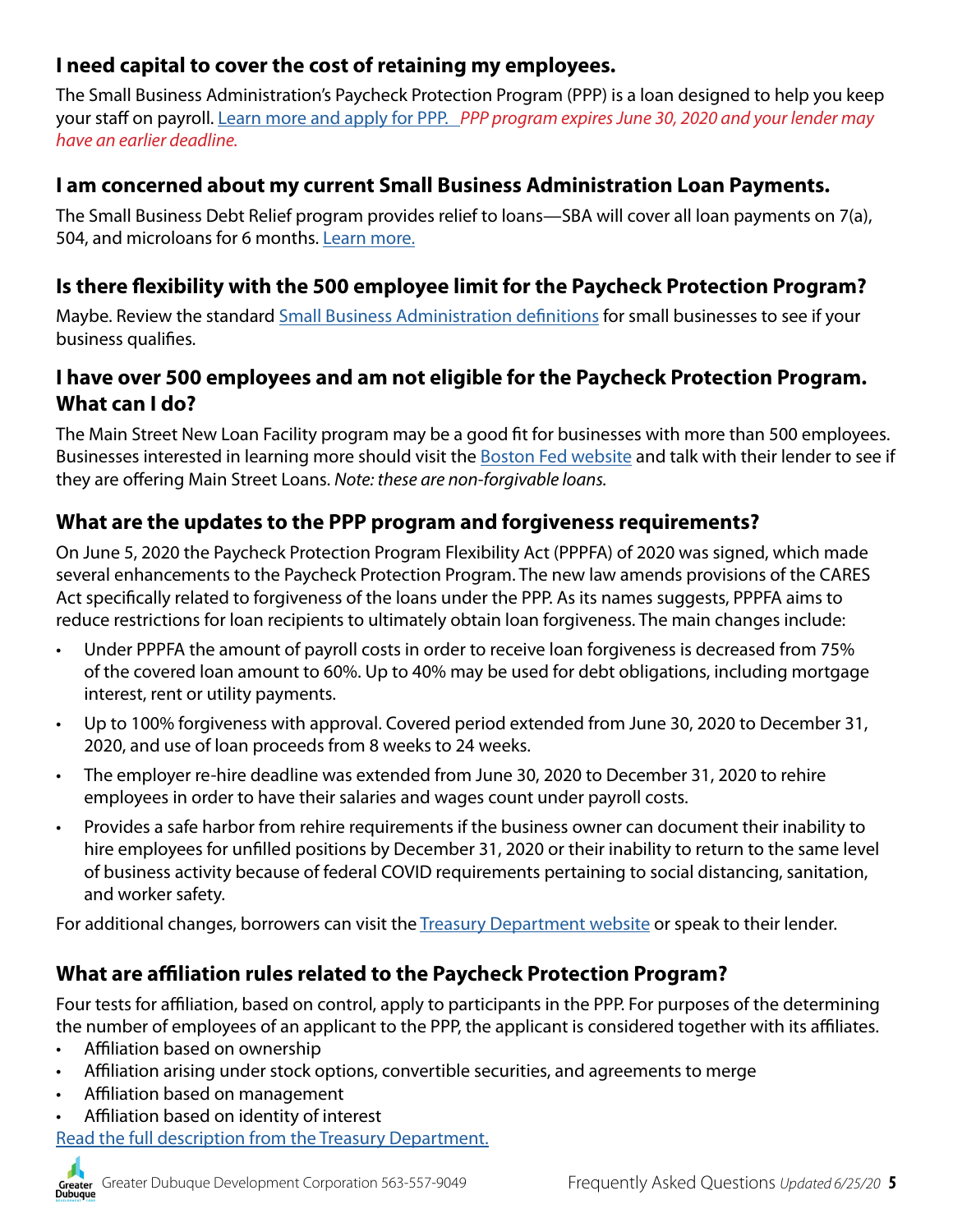## **What do I need to know about applying for both the Economic Injury Disaster Loan and the Paycheck Protection Program?**

You may apply for both if they are applied for different purposes. [Review a short summary to learn more.](https://content.govdelivery.com/accounts/USSBA/bulletins/284cbce#link_10)

• [A side-by-side comparison is also available from the Small Business Administration](http://iowasbdc.org/wp-content/uploads/2020/04/Iowa-SBDC-EIDL-vs-PPP-English-2.pdf)

## **Is there a FAQ on the Paycheck Protection Program?**

Yes. [The FAQs](https://home.treasury.gov/system/files/136/Paycheck-Protection-Program-Frequently-Asked-Questions.pdf) occasionally have updates. Ensure you are reading the latest version posted on the Treasury [Department website o](https://home.treasury.gov/policy-issues/cares/assistance-for-small-businesses)r see [greaterdubuque.org/covid19](https://www.greaterdubuque.org/covid19) for daily updates.

### <span id="page-5-0"></span>**UNEMPLOYMENT**

### **Work has slowed down. Is there an alternative to avoid layoffs?**

Employers considering a slowdown who want to conserve their workforce and ensure they are able to work when the economy picks back up, can avoid layoffs through the [Voluntary Shared Worker Program.](https://www.iowaworkforcedevelopment.gov/voluntary-shared-work-program)

• [FAQs provided by Iowa Workforce Development](https://www.iowaworkforcedevelopment.gov/voluntary-shared-work-frequently-asked-questions)

## **Are salaried employees eligible for the Voluntary Shared Worker program?**

Yes. Salaried employees can participate. The program is based on a 40 hour work week with reduction of hours between 20-50%. All employees have to work 20-32 hours. Weekly claim files are submitted and the number of hours worked for each employee are reported. If an employee's hours are reduced 20%, they receive 20% of their unemployment weekly benefit amount (WBA). WBA's vary from employee to employee because it's based on the wages the employee's employers have reported to Iowa Workforce Development over the last 18 months and the number of dependents they are allowed to claim. Some employees may not be eligible because they do not have sufficient earnings. An employee's WBA is calculated the same whether they are on regular unemployment or on Work Share. Employees who work less than 20 hours or more than 32 hours per week receive no benefits under Work Share.

#### **Can business owners apply for unemployment?**

Yes; sole proprietors, self-employed, and non-profits qualify under the CARES Act; other business owners who pay into unemployment system and count themselves on the payroll are also eligible for state unemployment.

## **If an employer lays off workers, but then needs to rehire someone for different duties, do they have to offer this position to a laid off employee?**

It's up to the employer to bring an employee back or hire someone else for available work; If an employer offers the laid-off employee a different type of job, it is up to the employee if they choose to accept that new job, or still receive unemployment for the previous lost job.

### **Can a worker file for unemployment if they haven't been formally laid off?**

Yes, they can file for partial unemployment for reduced hours; CARES Act unemployment also applies in this circumstance.

#### **Can employees on two-week quarantine claim unemployment?**

Prior to April 1, 2020: yes. After April 1, 2020 they would use FFCRA emergency sick leave; if they are laid off during the leave period, they can collect unemployment.

- [Department of Labor FFCRA leave guidance](https://www.dol.gov/agencies/whd/pandemic/ffcra-employee-paid-leave)
- [Department of Labor FFCRA FAQs](https://www.dol.gov/agencies/whd/pandemic/ffcra-questions)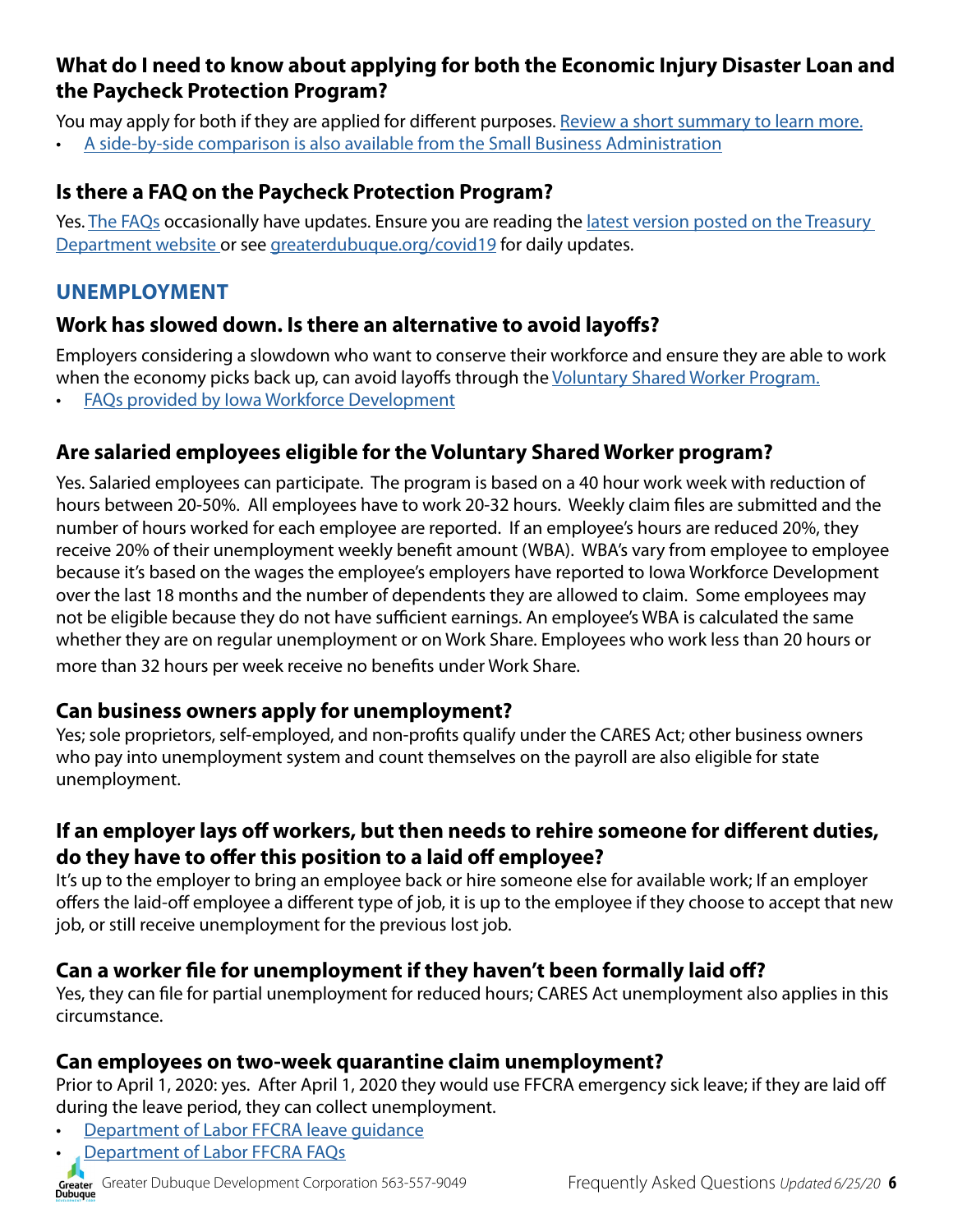### **Are my employees still eligible for unemployment insurance benefits if I can only return them to work on a reduced schedule?**

Maybe. Iowa allows for partial unemployment benefits. The employee needs to report their wages earned each week when making their weekly claim for benefits. This type of income includes: wages; holiday pay; sick leave; stand-by pay; tips, gratuities, commission, and incentive pay; and, any compensation other than cash (i.e. room and board, cell phone). They may earn up to 25 percent of their weekly benefit amount (WBA) before the benefit payment is reduced, but there is still a requirement to report all earnings even if under 25 percent. Earnings higher than 25 percent will reduce the employee's benefit payment. If they earn \$15 or more over their WBA, they will not receive a benefit payment for that week.

# **If you force someone to go home due to suspicion of symptoms, are you paying them?**

Yes, under FFCRA they would then receive emergency sick leave.

### **Is there a way for employers to know how much unemployment an employee will receive?**

No—the claimant can contact Iowa Workforce Development, and they can look it up to give them a general idea. If you have questions about your claim, call 1-866-239-0843, or email [uiclaimshelp@iwd.iowa.gov.](mailto:uiclaimshelp%40iwd.iowa.gov?subject=)

## **Can I apply for unemployment and EIDL and PPP?**

Yes, they aren't mutually exclusive. But you can't use PPP to pay yourself as business owner if you are collecting unemployment, and you can't use EIDL and PPP for same purpose.

### **How does the CARES Act create new unemployment insurance benefits?**

To assist employers and employees seeking information about state and federal unemployment claims, Iowa Workforce Development has expanded their website to include specific information on expanded unemployment benefits available through the federal CARES Act legislation.

- This includes [Pandemic Unemployment Assistance \(PUA\)](https://www.iowaworkforcedevelopment.gov/pua-information) for those not typically eligible for benefits, including Individuals who are self-employed, independent contract workers, nonprofit employees, gig economy workers and those without a sufficient work history;
- [Pandemic Emergency Unemployment Compensation \(PEUC\)](https://www.iowaworkforcedevelopment.gov/peuc-information) for those who have exhausted state benefits;
- [Federal Pandemic Unemployment Compensation \(FPUC\) program,](https://www.iowaworkforcedevelopment.gov/fpuc-information) providing an additional \$600 payment per week for all those who qualify for new or existing unemployment benefits through July 25.

# **How do you apply for CARES Act unemployment?**

There is [one claim through Iowa Workforce Development—](https://www.iowaworkforcedevelopment.gov/file-claim-unemployment-insurance-benefits)CARES Act benefits will be processed through this filing as well as eligible state unemployment.

# **Employees staying home due to fear of COVID-19 risk—how would this impact the employee's employment status if this leave is not approved by the employer?**

Every employer will have to make their own decision on whether they have work for employees or not and what they will do if people aren't wanting to work. This may count as a voluntary quit because the employee is self-imposing a quarantine without medical reason directed by healthcare professional.

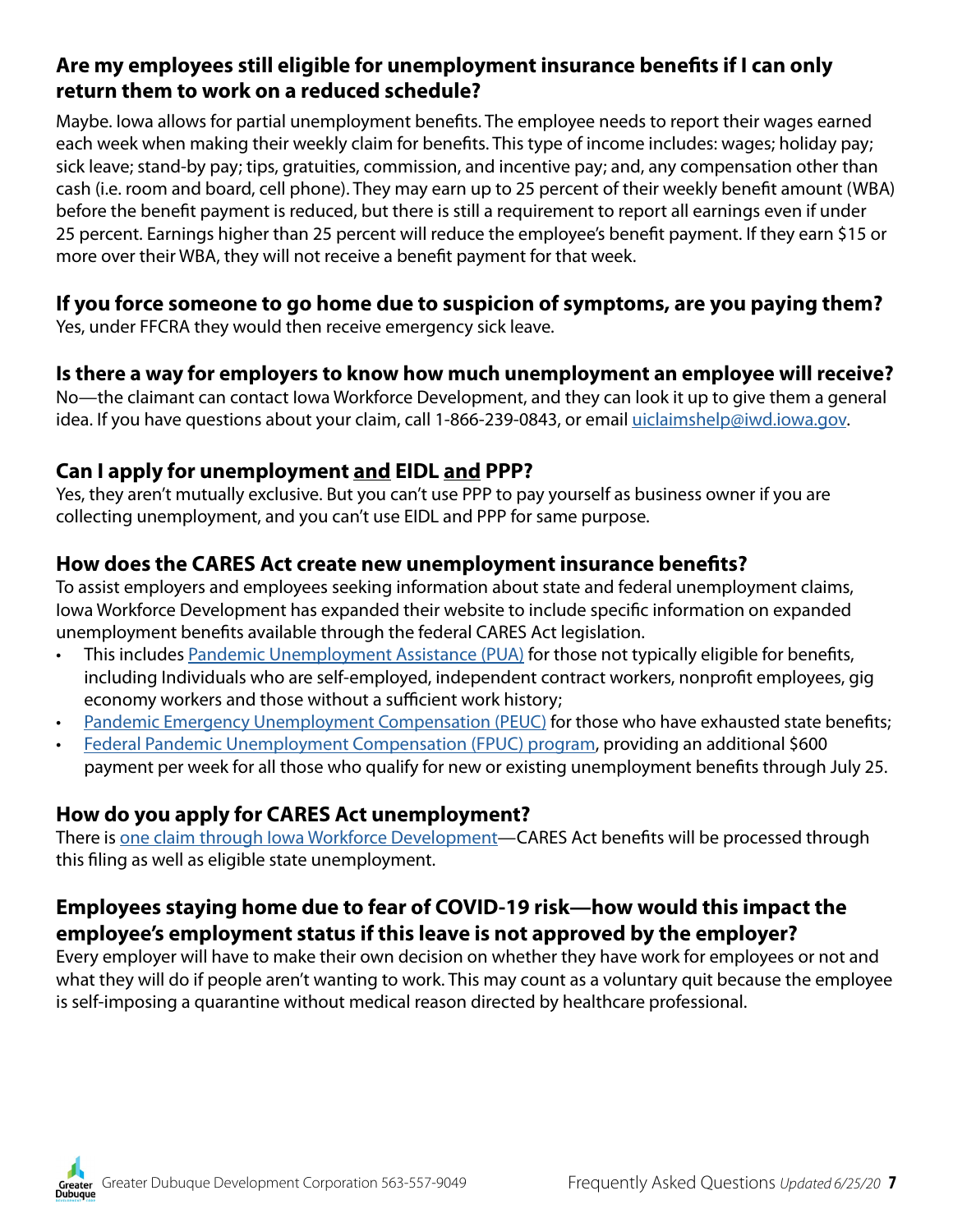# **I have an employee refusing to return to work. What should I do?**

Iowans who have been placed on a temporary layoff related to COVID-19 but refuse to return to work when recalled by their employer will lose unemployment benefits, except for certain circumstances including:

- If you have tested positive for COVID-19 and are experiencing symptoms;
- If you have recovered but it caused medical complications rendering you unable to perform essential job duties;
- If a member of your household has been diagnosed with COVID-19;
- If you are providing care for a member of your household who was diagnosed with COVID-19;
- If you do not have childcare due to COVID-19 reasons; or
- If you do not have transportation to your place of work because of COVID-19.

Employees in any of these positions are strongly encouraged to work with their employer in the best way to handle the situation to return to work.

If you have offered work to employees and your employee refuses to return to work, you must notify Iowa Workforce Development here [www.iowaworkforcedevelopment.gov/job-offer-decline-form-employers](https://www.iowaworkforcedevelopment.gov/job-offer-decline-form-employers)

#### **Where can someone access legal advice?**

A COVID-19 legal information hotline has been launched through a partnership between Iowa Legal Aid, the Iowa State Bar Association, and the Polk County Volunteer Lawyer Project. 1-800-332-0419

### **Does everyone getting unemployment get the additional \$600?**

Yes, if you are getting only \$1, you will still get the \$600 per week under the expanded unemployment. However, there is threshold where an employee works so many hours and no longer receives benefits, and then they would also be ineligible for the \$600 a week. There is a formula for this that IWD calculates for each person claiming unemployment. Bottom line is if an individual is earning \$15 more than their weekly benefit amount from their employer (excluding the \$600), then they will no longer qualify for benefits.

### **I got a notice with my benefit amount but it doesn't mention the \$600 per week? Why?**

The \$600 is coming from the Federal Government not the state unemployment insurance program. You will likely not be notified about the \$600, it should be deposited at the same time as the unemployment but the state UI is not depositing or managing those funds.

# **I own my own business. The governor has said businesses in my county and industry "may" reopen but I do not want to reopen my business yet. Am I still eligible for unemployment under the CARES Act?**

Yes, so long as your business closed due to one of the qualifying COVID-19 reasons.

# <span id="page-7-0"></span>**FAMILIES FIRST CORONAVIRUS RESPONSE ACT (FFCRA)**

#### **What does Families First Coronavirus Response Act mean?**

The Families First Coronavirus Response Act (FFCRA) requires certain employers to provide employees with paid sick leave or expanded family and medical leave for specified reasons related to COVID-19. The Department of Labor's Wage and Hour Division administers and enforces the new law's paid leave requirements. These provisions will apply from the effective date through December 31, 2020. Employees on COVID-19 related absence may qualify for 2 weeks of emergency sick leave and 10 weeks of emergency FMLA depending on the reasons they are taking leave.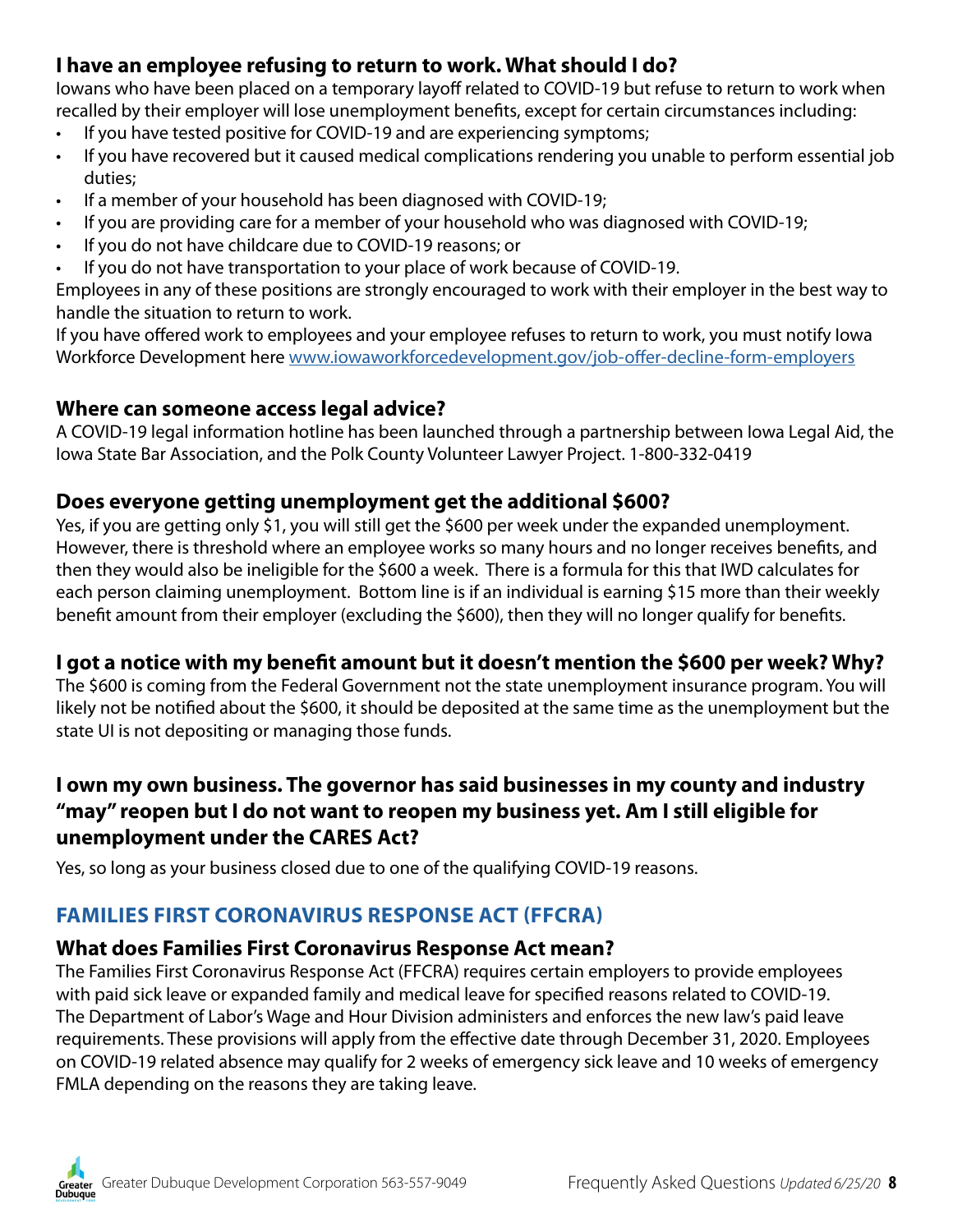## **What qualifies for FFCRA Sick Leave and expanded family and medical leave?**

Generally, the Act provides that employees of covered employers are eligible for:

- Two weeks (up to 80 hours) of paid sick leave at the employee's regular rate of pay where the employee is unable to work because the employee is quarantined (pursuant to Federal, State, or local government order or advice of a health care provider), and/or experiencing COVID-19 symptoms and seeking a medical diagnosis; or
- Two weeks (up to 80 hours) of paid sick leave at two-thirds the employee's regular rate of pay because the employee is unable to work because of a bona fide need to care for an individual subject to quarantine (pursuant to Federal, State, or local government order or advice of a health care provider), or to care for a child (under 18 years of age) whose school or child care provider is closed or unavailable for reasons related to COVID-19, and/or the employee is experiencing a substantially similar condition as specified by the Secretary of Health and Human Services, in consultation with the Secretaries of the Treasury and Labor; and
- Up to an additional 10 weeks of paid expanded family and medical leave at two-thirds the employee's regular rate of pay where an employee, who has been employed for at least 30 calendar days, is unable to work due to a bona fide need for leave to care for a child whose school or child care provider is closed or unavailable for reasons related to COVID-19.
- [Department of Labor FFCRA leave guidance](https://www.dol.gov/agencies/whd/pandemic/ffcra-employee-paid-leave)

### **Do I have to comply for FFCRA leave and FMLA?**

Yes, if you have less than 500 employees and do not have a hardship waiver documented. The FFCRA's paid leave provisions are effective on April 1, 2020, and apply to leave taken between April 1, 2020, and December 31, 2020.

### **How do I get an exemption for the FFCRA leave if I am a small business with less than 50 employees?**

An employer, including a religious or nonprofit organization, with fewer than 50 employees is exempt from providing (a) paid sick leave due to school or place of care closures or child care provider unavailability for COVID-19 related reasons and (b) expanded family and medical leave due to school or place of care closures or child care provider unavailability for COVID-19 related reasons when doing so would jeopardize the viability of the small business as a going concern.

To elect this small business exemption, you should document why your business with fewer than 50 employees meets this criteria. You should not send any materials to the Department of Labor when seeking a small business exemption for paid sick leave and expanded family and medical leave.

[See questions 4, 58, and 59 on Department of Labor FAQ](https://www.dol.gov/agencies/whd/pandemic/ffcra-questions)

## **Does FFCRA regulations apply to employees who are sick for non-COVID-19 reasons, i.e. paternity or maternity leave, other illness, taking care of family member with non COVID-19 illness?**

No, employees with other leave needs should follow existing employer leave policies. FFCRA only applies to COVID-19 related reasons.

#### **What documents do employees need to document leave for tax credit purposes under FFCRA?**

[See Internal Revenue Service information for documenting FFCRA for tax credits.](https://www.irs.gov/newsroom/covid-19-related-tax-credits-for-required-paid-leave-provided-by-small-and-midsize-businesses-faqs) Generally, an Eligible Employer will substantiate eligibility for the sick leave or family leave credits if the employer receives a written request for such leave from the employee in which the employee provides:

- 1. The employee's name;
- 2. The date or dates for which leave is requested;
- 3. A statement of the COVID-19 related reason the employee is requesting leave and written support for the reason; and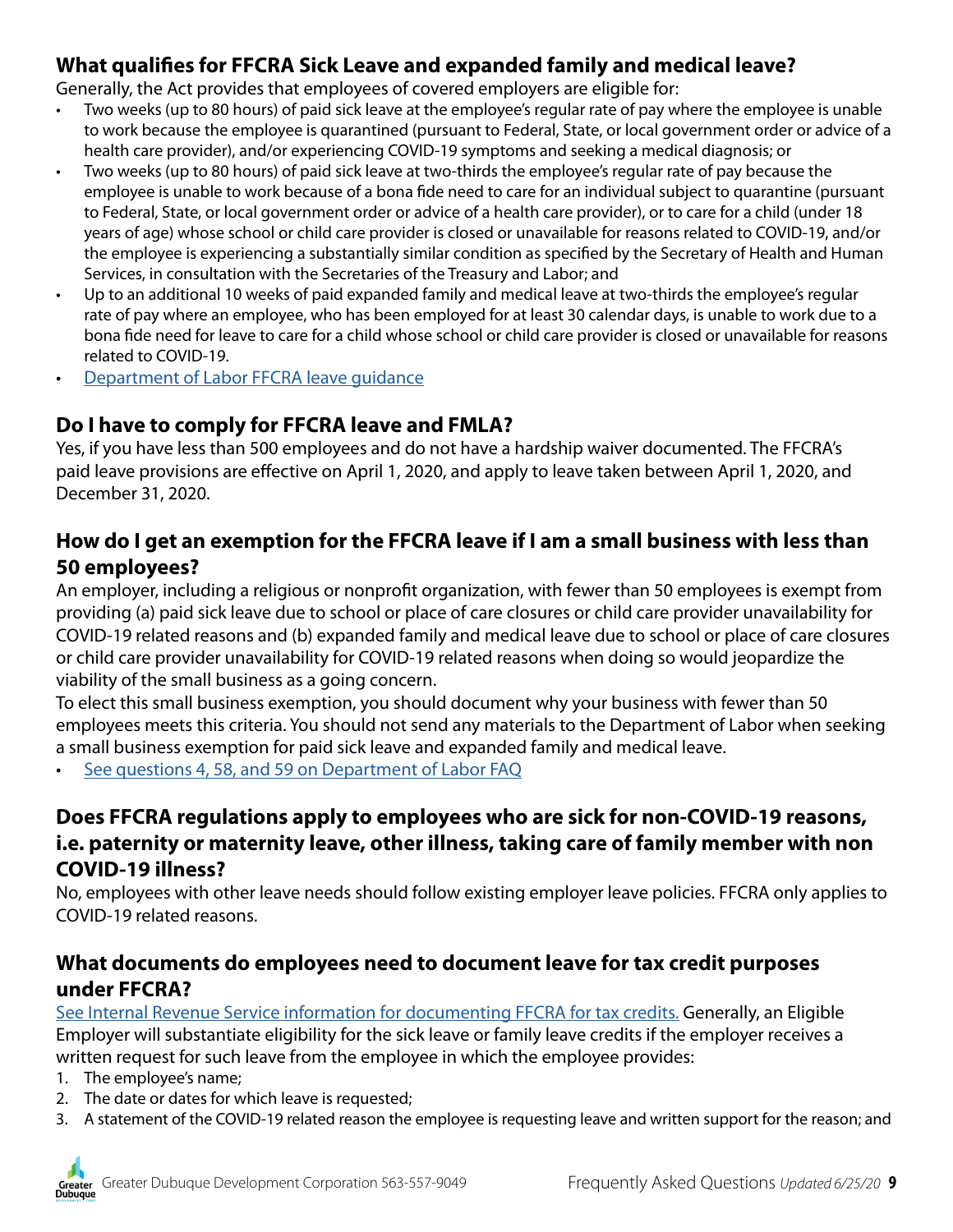- 4. A statement that the employee is unable to work, including by means of telework, for such reason.
- In the case of a leave request based on a quarantine order or self-quarantine advice, the statement from the employee should include the name of the governmental entity ordering quarantine or the name of the health care professional advising self-quarantine, and, if the person subject to quarantine or advised to self-quarantine is not the employee, that person's name and relation to the employee.
- In the case of a leave request based on a school closing or child care provider unavailability, the statement from the employee should include the name and age of the child (or children) to be cared for, the name of the school that has closed or place of care that is unavailable, and a representation that no other person will be providing care for the child during the period for which the employee is receiving family medical leave and, with respect to the employee's inability to work or telework because of a need to provide care for a child older than fourteen during daylight hours, a statement that special circumstances exist requiring the employee to provide care.

### **If an employee is advised to stay home, do I have to pay them leave if they prefer to collect unemployment?**

Yes, you have to comply with FFCRA and provide them sick leave if you have work available for them. This is not PTO, this is FFCRA emergency sick leave.

#### **What if my employees' hours vary each week? How do I calculate FFCRA leave wages?**

Average hours worked over 6 months, or expected to do over next two weeks, or what you anticipated for hours when you hired them. *([Question 5 on Department of Labor FAQ\)](https://www.dol.gov/agencies/whd/pandemic/ffcra-questions)*

#### **I don't offer a PTO plan currently, do I have to provide two weeks under FFCRA?**

Yes. See the [Department of Labor F](https://www.dol.gov/agencies/whd/pandemic/ffcra-questions)AQs for amount of leave and wages employees are entitled to depending on one or more eligible reasons.

### **What if their child is sick (not tested for COVID-19) and the employee stays home with them—does that fall under paid leave?**

Yes, if the employee is required to be home to care for someone who is self-isolated (under care of health provider); the employee qualifies for emergency sick leave if they are unable to work or telework while providing this care.

#### **Do I have to offer FFCRA leave if I am closed?**

No, it only applies if you have work for your employee either on site or by telework and they are unable to work because of an eligible reason. Furloughed or laid off employees do not qualify and should apply for unemployment. *[\(Questions 23 , 25, and 26 on Department of Labor FAQ](https://www.dol.gov/agencies/whd/pandemic/ffcra-questions))*

#### <span id="page-9-0"></span>**TAX INFORMATION**

#### **What tax provisions are available to businesses?**

1. Employee Retention Credit: This provision would provide a refundable payroll tax credit for 50 percent of wages paid by eligible employers to certain employees during the COVID-19 crisis. The credit is available to employers, including non-profits, whose operations have been fully or partially suspended as a result of a government order limiting commerce, travel or group meetings. The credit is also provided to employers who have experienced a greater than 50 percent reduction in quarterly receipts, measured on a year-over-year basis. *The credit is not available to employers receiving assistance through the Paycheck Protection Program. The credit is provided through December 31, 2020*